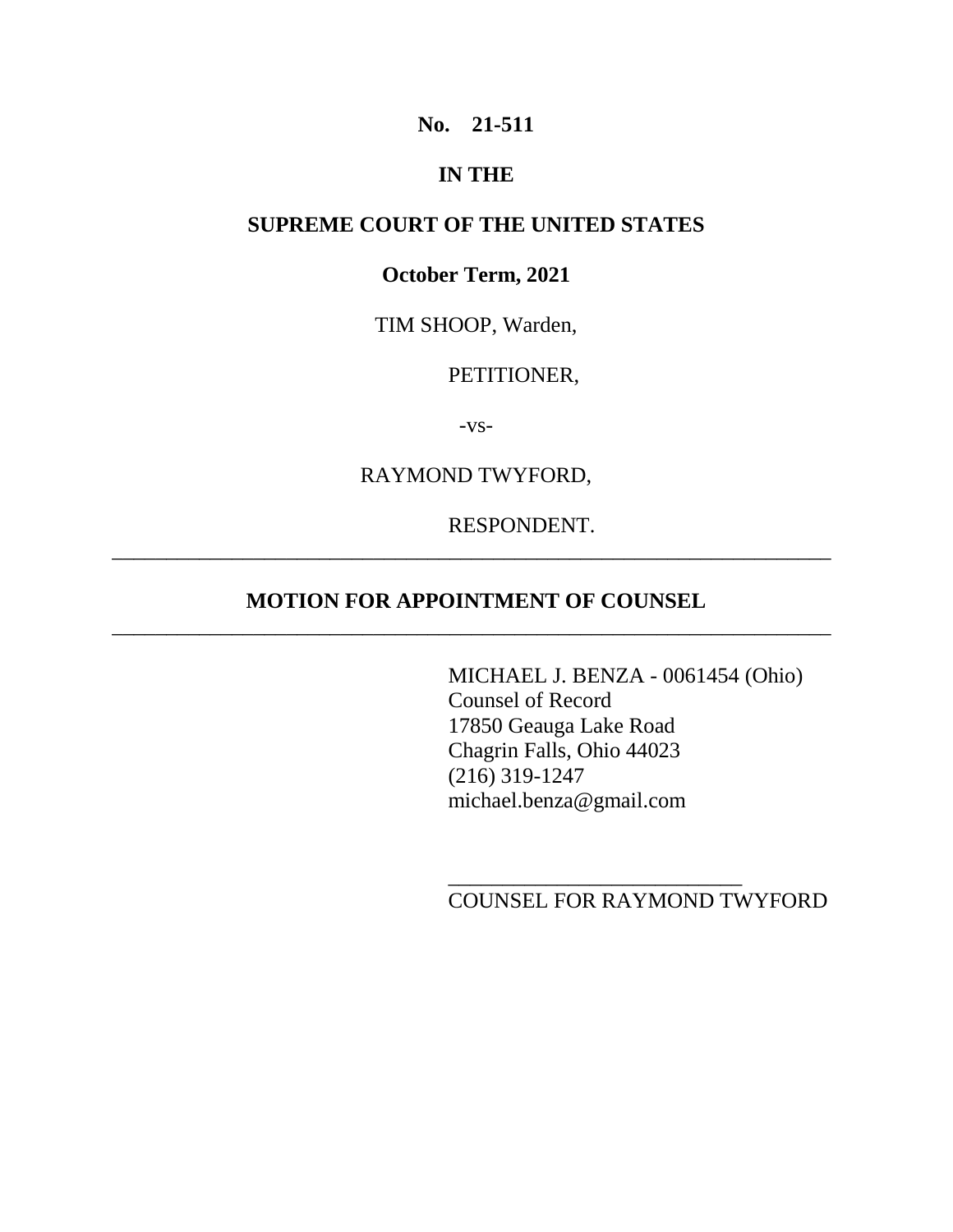Now Comes Respondent, Raymond Twyford, and requests the appointment of counsel pursuant to 18 U.S.C.  $\S$  3006A, 18 U.S.C.  $\S$  3599, and Sup. Ct. Rule 29(7). Twyford is before this Court proceeding *in forma pauperis* and has proceeded as such throughout the underlying *habeas* litigation. *Twyford v. Bradshaw*, Case No. 2:03-cv-906, Southern District of Ohio.

Undersigned counsel was initially appointed to represent Mr. Twyford on October 2, 2003. This appointment was made via 18 U.S.C.  $\S$  3599. Counsel withdrew from representation on February 6, 2008 due to a change in employment. On October 15, 2017 counsel was reappointed to represent Mr. Twyford and has represented Mr. Twyford in the District Court and the Sixth Circuit and is familiar with the issues and the client.

#### **Conclusion.**

For the above stated reasons, Mr. Twyford requests the appointment of Michael J. Benza as counsel in this matter.

Respectfully Submitted,

MICHAEL J. BENZA (OH- 0061454) 17850 Geauga Lake Road Chagrin Falls, Ohio 44023 (216) 319-1247 michael.benza@gmail.com

*/s/ Michael J. Benza* COUNSEL FOR RAYMOND TWYFORD